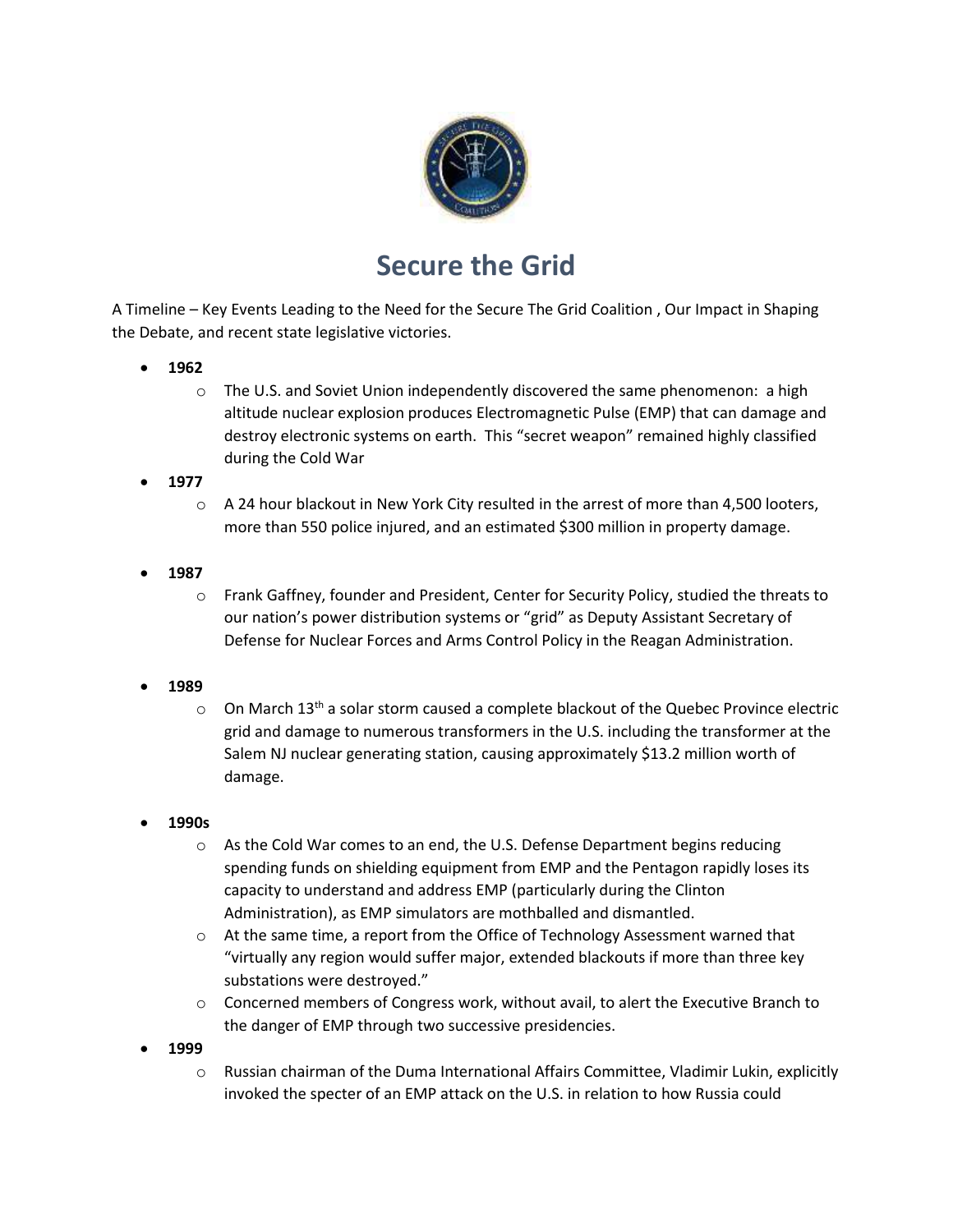retaliate to NATO bombing in Yugoslavia. This gets the attention of both parties in Congress and the impetus behind the creation of the EMP Threat Commission is born.

- **2000**
	- $\circ$  On 30 October, the U.S. Congress established by law the "Commission to Assess the Threat to the United States from Electromagnetic Pulse (EMP) Attack" (AKA "The EMP Commission") which is charged with identifying any steps it believes should be taken by the United States to better protect its military and civilian systems from EMP attack.
- **2003**
	- $\circ$  Gaffney published the article "**The Blackout Next Time**" on August 19<sup>th</sup> to discuss how the August 2003 blackout should be a wake-up call to the nation and to inform the nation of the work of the EMP Commission.
- **2004**
	- o The EMP Commission published its first unclassified executive report, titled: **Report of the Commission to Assess the Threat to the United States from Electromagnetic Pulse (EMP) — Volume 1: Executive Report (2004)**. In this report, the Commission presented a blueprint for protecting both U.S. Military forces and the U.S. homeland from EMP attack. The report's recommendations go largely unheeded.
- **2005**
	- o Gaffney published the article "**The Terror Next Time**" on February 17th to raise awareness about recent statements from North Korea and Iran about their determination to wield nuclear weapons and how they could use EMP to attack the U.S.
- **2006**
	- o Gaffney published the book "**War Footing**" and, along with contributions from U.S. Representatives Curt Weldon and Roscoe Bartlett, wrote an entire chapter dedicated to the topic entitled: "Counter the Mega-Threat: EMP Attack."
- **2008**
	- o The EMP Commission published its second unclassified executive report, titled: **Report of the Commission to Assess the Threat to the United States from Electromagnetic Pulse (EMP) — Volume 2: Critical National Infrastructures (2008).** In this report, the Commission presented the results of the Commission's assessment of the effects of a high altitude electromagnetic pulse (EMP) attack on our critical national infrastructures and provides recommendations for their mitigation.
- **2009**
	- o Gaffney published the article "**An Avoidable Catastrophe**" on July 20th and "**EMP and You**" on September 7<sup>th</sup> to discuss the work of the EMP Commission as it relates to both the House Homeland Security Committee as well as the first ever public conference in Niagara Falls NY to educate and raise awareness about EMP.
	- o U.S. Representative Edward Markey (D MA) introduced the **Grid Reliability and Infrastructure Defense (GRID) Act** to amend the Federal Power Act to protect the bulkpower system and electric infrastructure critical to the defense of the United States against cybersecurity and other threats and vulnerabilities.
- **2010**
	- $\circ$  The GRID Act, which authorized the federal government to take emergency measures to protect some 300 giant power transformers around the country, passed by a unanimous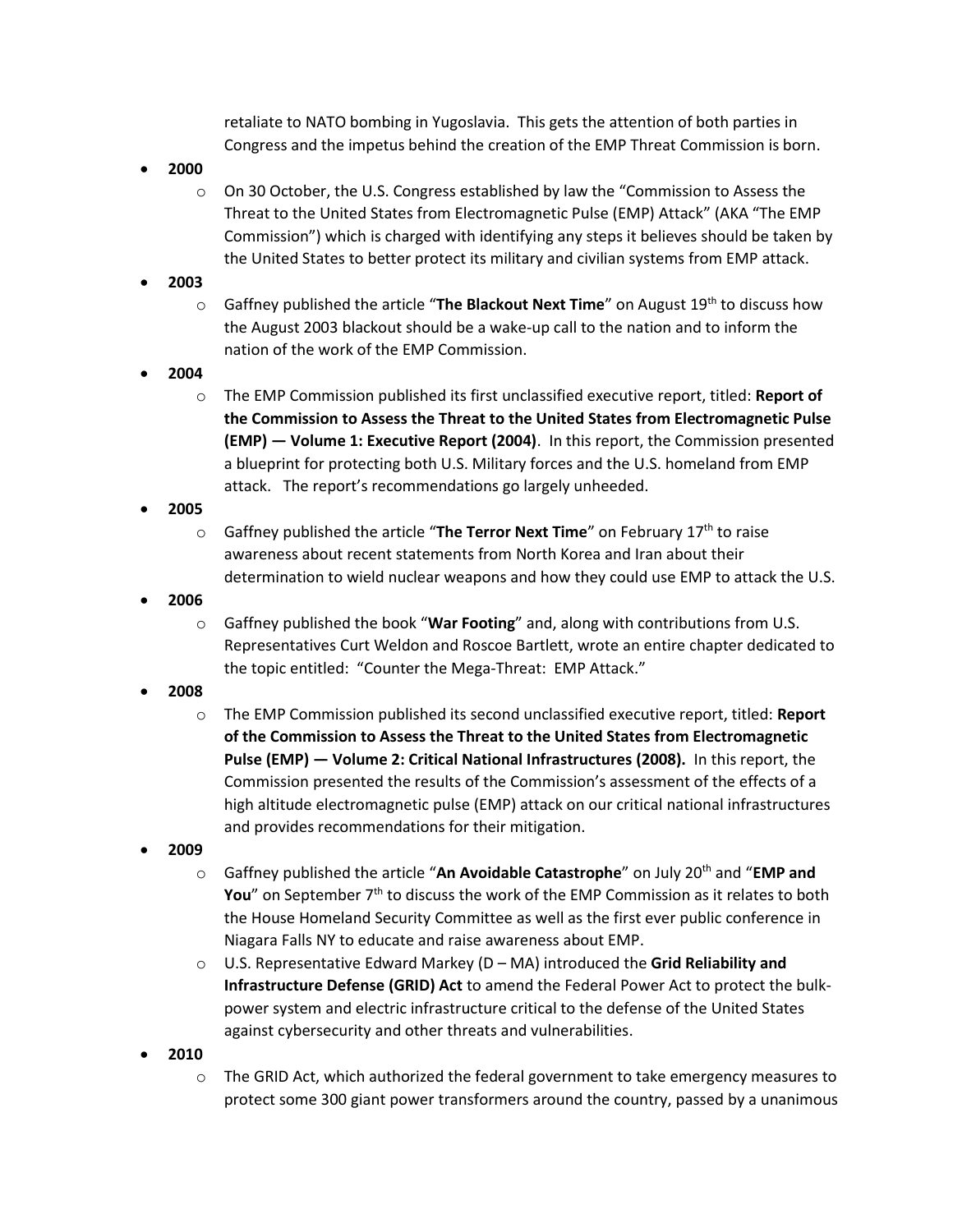voice in the House of Representatives. Electric utilities opposed the GRID Act (the National Rural Electric Cooperative Association said the bill would give FERC too much power over utilities) and it was gutted of the measures to protect the grid from EMP attack by Senator Lisa Murkowski (R-AK) and committee chairman Jeff Bingamon, D-N.M., then died in the Senate.

- **2011**
	- $\circ$  The International Atomic Energy Agency (IAEA) published a report on 8 November that showed that Iran re-engineered the payload chamber of the Shahab 3 missile re-entry vehicle in such a way that it could be used to accommodate a nuclear warhead.
- **2012**
	- o On 22 July, a "Carrington class" solar storm produced by a giant coronal mass ejection a potential major EMP event – narrowly missed Earth.
	- $\circ$  Superstorm Sandy struck the Eastern seaboard leaving 8 million customers in 17 states without power – more than 1 million of whom didn't get service for a week or more.
	- $\circ$  In December, North Korea reportedly practiced an EMP attack with the launch of its KMS-3-2 satellite, which passed over the U.S. heartland and the DC-NYC corridor, approaching from the south where the U.S. has no early warning or missile defense.
- **2013**
	- $\circ$  On April 16, a highly professional physical attack takes place on a PG&E substation in Metcalf, CA, which nearly destroyed the power transmission system that supplies San Jose, San Francisco, and Silicon Valley. The perpetrators are still at large.
	- o Under pressure from Congress, the Federal Energy Regulatory Commission (FERC) asked the North American Electric Reliability Corporation (NERC) to set a standard for physical security of electric grid facilities. After lobbying by utilities, FERC agreed to exempt all generation plants and the grid's master control rooms from the physical security standard.
	- $\circ$  Gaffney publishes the article "**Do You Feel Lucky**" on May 20<sup>th</sup> to raise awareness about the prospects of both natural EMP as well as nuclear EMP and to report that on May 16<sup>th</sup> FERC commissioner Cheryl LaFleur issued a final rule that "orders NERC to develop, by the end of the year, reliability standards that address the impact of geomagnetic disturbances (GMD) on the nation's bulk power system.
	- $\circ$  On June 18<sup>th</sup>, U.S. Representatives Trent Franks (R-AZ) and Yvette Clark (D-NY), introduced H.R. 2417 - the **"Secure High-voltage Infrastructure for Electricity from Lethal Damage (SHIELD) Act**. The legislation amends the Federal Power Act to authorize the Federal Energy Regulatory Commission (FERC), with or without notice, hearing, or report, to order emergency measures to protect the reliability of either the bulk-power system or the defense critical electric infrastructure whenever the President issues a written directive or determination identifying an imminent grid security threat.
	- o The Center for Security Policy created and published a "Fact Sheet" on the SHIELD Act in an effort to support it moving through Congress. Nevertheless, congress failed to pass this legislation.
	- o From April 12 to July 11 the North Korean tramp steamer *Chong Chon Gang* sent irregular signals to the Automatic Identification System and this and "unspecified"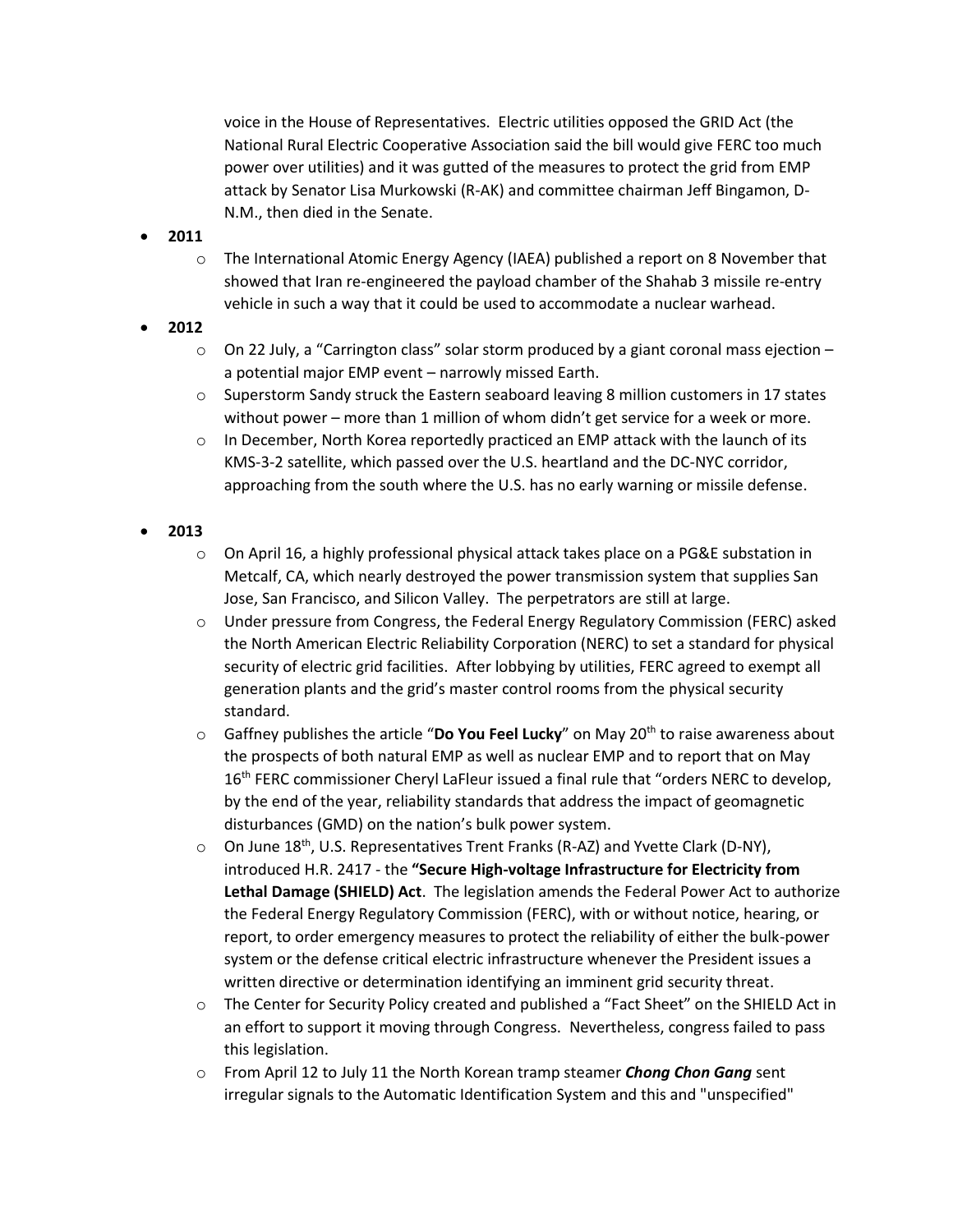intelligence prompted Panamanian officials to seize the ship on 15 July at Manzanillo International Terminal where two nuclear capable SA-2 missiles were found under 250,000 bags of brown sugar. This vessel, with these missiles aboard, transited the entire Gulf of Mexico undetected, causing some in the intelligence community to conclude that this could be a rehearsal for a future "scud in a tub" EMP attack scenario.

- $\circ$  On August 27<sup>th</sup>, outgoing Director of the Department of Homeland Security, Janet Napolitano, said that a cyber-attack on the power grid was not a matter of "if" but a matter of "when."
- o On October 27th, National Geographic aired a docu-drama entitled "**American Blackout**." It chronicled the horror that would be experienced by the country and its people in the event of a major disruption of the grid.
- $\circ$  On October 30<sup>th</sup>, U.S. Rep Trent Franks of Arizona introduced H.R. 3410 the Critical **Infrastructure Protection Act** – to enable DHS to implement practical steps to protect the electric grid. The Congress failed to pass this legislation.

## **2014**

- o **Secure the Grid Coalition** is established with co-chairs Newt Gingrich, former Speaker of the House, and R. James Woolsey, former Director of the CIA. Coalition members include national think tanks, industry leaders, emergency planners, and congressional EMP Commission members. A second state-level group is comprised of state leaders includes mechanical engineers, defense and space contractors, emergency planners, grassroot volunteers, the national guard, and local intel/FBI analysts.
- o Center for Security Policy Press publishes **Guilty Knowledge: What the US Government Knows about the Vulnerability of the Electric Grid, But Refuses to Fix**.
- $\circ$  The Wall Street Journal reported that a joint terrorist strike on nine crucial electronic transmission substations could result in massive long term power outages across the U.S.
- o The Iranian Revolutionary Guard Navy commenced patrols off the East Coast of the U.S.
- o On March 26th, Rep. Henry Waxman (D-Calif.) and Sen. Ed Markey (D-Mass.) reintroduced **The Grid Reliability and Infrastructure Defense (GRID) Act**, which would allow FERC to issue emergency orders to protect the electricity infrastructure from threats and also attain regulatory power to protect against grid vulnerabilities. The bill was not enacted.
- $\circ$  On April 14th, electric, natural gas, and major water companies and regional distribution systems in Connecticut were penetrated by cyber attackers.
- o On June 30th, CNBC reported that the industrial control systems of hundreds of European and U.S. energy companies had been infected by a sophisticated cyber weapon. Inspector General's report concluded that FERC should have kept information about weaknesses in the U.S. power grid classified.STG Coalition Member Thomas Popik tells FERC that he believes the grid is "a battlefield of the future".
- $\circ$  STG coalition partners hold press conference on Capitol Hill about vulnerability of the U.S. electric grid.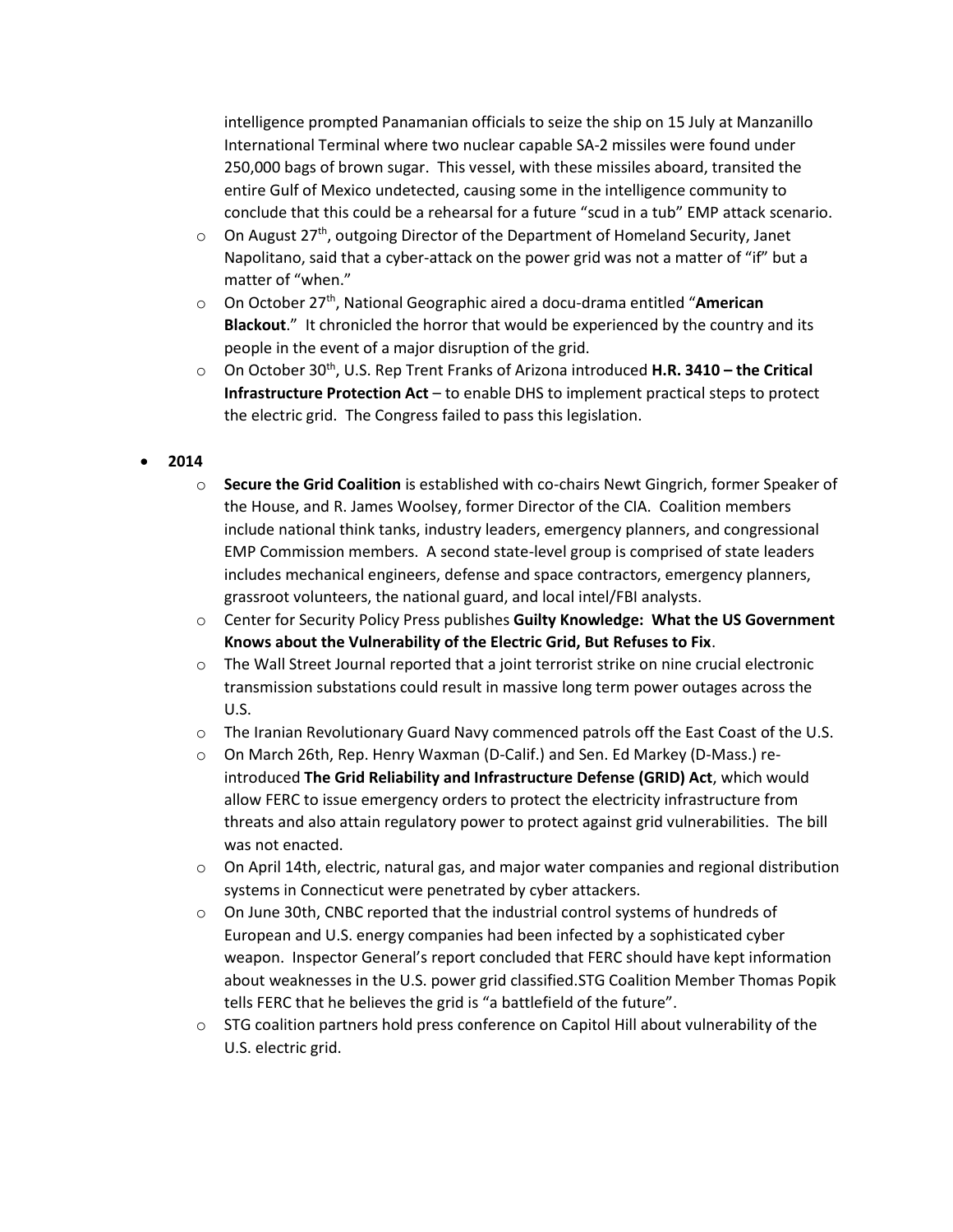- o STG, Association of Old Crows, CACI International Inc. host a symposium: **Cyber, Electronic Warfare, and Critical Infrastructure: Strategies for National Security** in McLean, Virginia.
- o On December 6th , U.S. Representative Trent Franks reports that "**a [recently translated] military doctrine from Iran mentioned EMP as a weapon more than twenty times**."
- $\circ$  Gaffney decides that Texas should be the top priority for state-level STG Coalition action.

## **2015**

- $\circ$  The STG Coalition hosted a "Breakfast Briefing" in Austin TX on 21 January for members of the TX legislature to learn about threats to the U.S. Electric Grid and begin the discussion on how TX can secure its own grid.
- o Gaffney published "**Securing Freedom: 25 Years of Firefights in the War of Ideas**" with an entire chapter dedicated to reviewing his previous writings on the topic of the Grid and EMP.
- o The Center for Security Policy hosted the "**South Carolina National Security Action Summit**" on 14 March, bringing together members of the SGT Coalition such as Dr. Peter Vincent Pry and Ambassador Hank Cooper along with the following influential speakers: **Ambassador John Bolton, The Honorable Ted Cruz, The Honorable Rick Santorum**.
- $\circ$  Gaffney and Pry conduct a briefing to hundreds of participants invited by the Louisiana Public Service Commission in New Orleans, LA on 17 March.
- o Gaffney conducts a briefing to LA Governor Bobby Jindal on 18 March.
- o The Center for Security Policy hosts the "**Iowa National Security Action Summit**" on 16 May, bringing together members of the SGT Coalition such as Pry and Cooper and the following presidential candidates: **Dr. Ben Carson, Governor Bobby Jindal, The Honorable Rick Santorum, and Donald Trump**.
- $\circ$  Gaffney testifies in Texas on behalf of SB-1938 "If Texas leads, the nation will follow" referring to the independent Texas Interconnection. STG Coalition member Kevin Freeman also testifies in Texas, "Our enemies have contemplated, understand and targeted the grid."
- o The Center for Security Policy hosts the "**New Hampshire National Security Action Summit**" on 25 July, bringing together STG Coalition members Pry, Cooper, Popik and Dr. George Baker and the following presidential candidates: **Governor Mike Huckabee, The Honorable Rick Santorum, and Governor George Pataki**.
- $\circ$  STG Coalition publishes a rebuttal to the Edison Electric Institute white paper, "**Electromagnetic Pulses: Myths vs. Facts**".
- o The Center for Security Policy hosts the "**Nevada National Security Action Summit**" on 14 December, bringing together STG Coalition's Cooper, Pry, and TX Senator Bob Hall and the following influential speakers: **Herman Cain, The Honorable Rick Santorum, and Ambassador John Bolton**.
- **2016**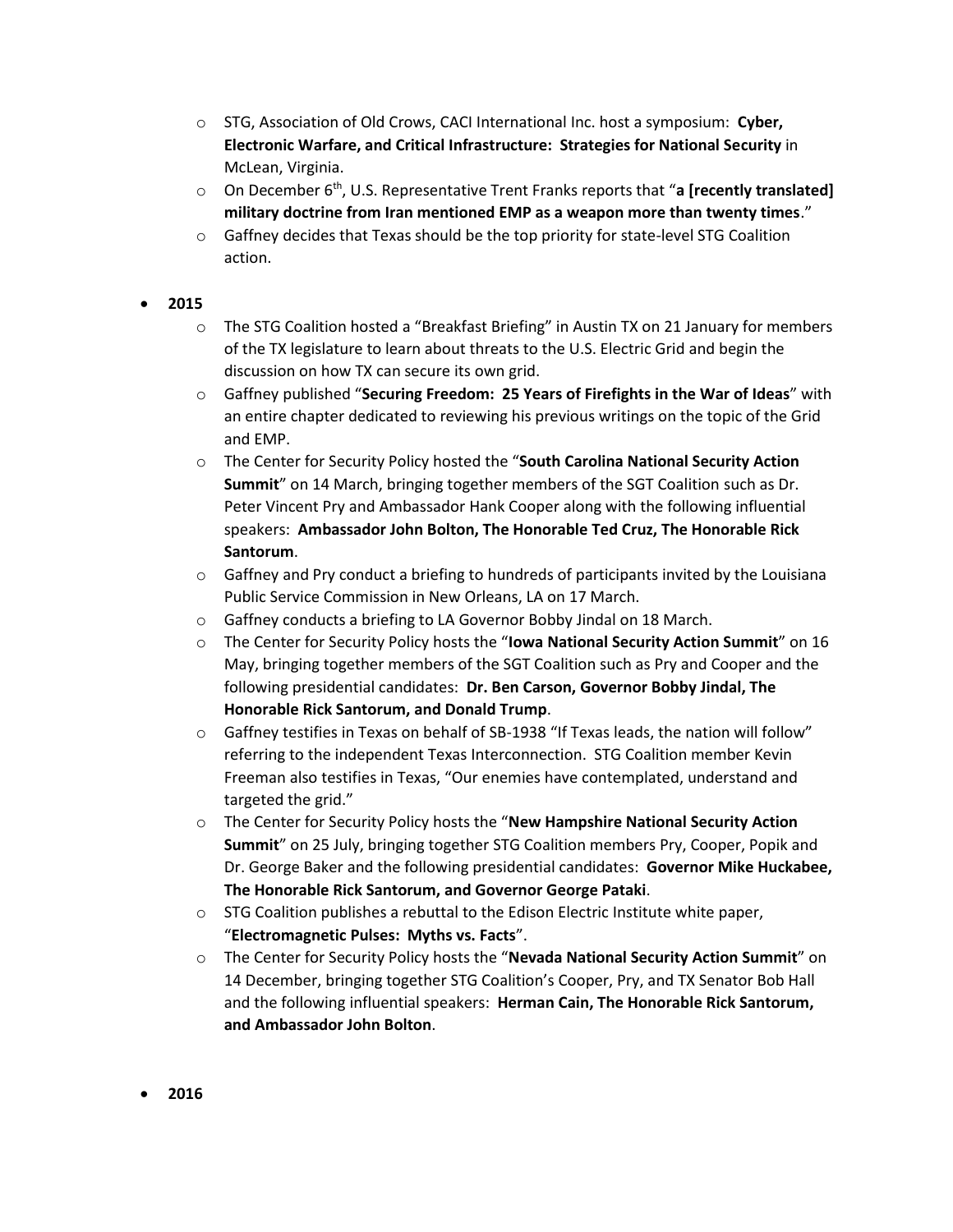- o In February, on Super Bowl Sunday, North Korea launched its KMS-4 satellite, which passed over the U.S. heartland and the DC-NYC corridor, approaching from the south where the U.S. has no early warning or missile defense – mimicking an EMP attack on the U.S.
- o On **Secure Freedom Radio** (SFR), host Frank Gaffney interviewed Tom Popik, Chairman of the Foundation for Resilient Societies, STG Coalition member, and MIT-trained engineer, about grid vulnerability. SFR airs on WRC AM in Washington, D.C. and nationally every Saturday on Talk Radio Network. Listeners can also tune in to podcasts of radio shows on iTunes, Podbean, Stitcher, Tunein.com, The Reagan Radio Network, Lake of the Ozarks Radio, Red State Talk Radio, Cowboy Logic Radio and iHeart Radio.
- o STG Coalition co-hosted with *Homeland Security Today* magazine a Critical Infrastructure Security Forum titled "**Toward a Secure Electric Grid**." Participants included U.S. Senator Ron Johnson, Chairman of the Senate Homeland Security Committee; Former Director of the CIA R. James Woolsey; Dr. George H. Baker, Professor Emeritus at James Madison University and former head of the Defense Nuclear Agency's Electromagnetic Pulse (EMP) program; and Thomas Popik, President of the Foundation for Resilient Societies.
- $\circ$  STG Coalition provided administrative and logistics support to Dr. Pry for a public briefing to the Louisiana Public Service Commissioners. The briefing attracted 150 concerned citizens and activists from around the state.
- o STG Coalition brought together experts, activists, and leaders from the federal government and states such as Texas, Louisiana, Florida, South Carolina, New Hampshire, Maine, Virginia, Indiana, Nevada, and Nebraska to discuss growing threats to America's electrical power infrastructure.
- o STG Coalition presented the **Texas Grid Summit** held in Austin. This summit featured the world's leading experts in defending military assets from electromagnetic pulse, leaders in emergency planning and business continuity from the Johns Hopkins Applied Physics Laboratory, and former Director of Central Intelligence Woolsey as the keynote speaker.
- $\circ$  STG Coalition members Gaffney, Pry, Cooper, and Woolsey briefed Louisiana Governor Jon Bel Edwards and participated in the Louisiana Emergency Preparedness Association (LEPA) annual conference, which focused on threats to the grid.
- o SGT Coalition members Pry and Cooper conducted a briefing to public service commissioners and influential policymakers from MS and AL.
- $\circ$  STG Coalition members Pry and Popik testified in Canada before the Canadian Senate Committee on National Security about the vulnerabilities of the Canadian power grid.
- $\circ$  STG Coalition members provided briefings to: Air Force leadership, the Texas Emergency Management Conference, Intelligence Fusion Center, Colorado Emergency Preparedness, NOAA Space Weather Workshop, the Governor of Louisiana as well as the Governor's Office of Homeland Security and Emergency Preparedness.
- $\circ$  STG coalition members and former energy executive Paul Nehlen provided Wisconsin residents with information on electrical grid security issues during a televised panel hosted by Sinclair Broadcasting and TownHall.com. Wisconsin is a center point for grid security issues including critical infrastructure legislation, strategic transformer manufacturing, and extreme solar weather mitigation technologies.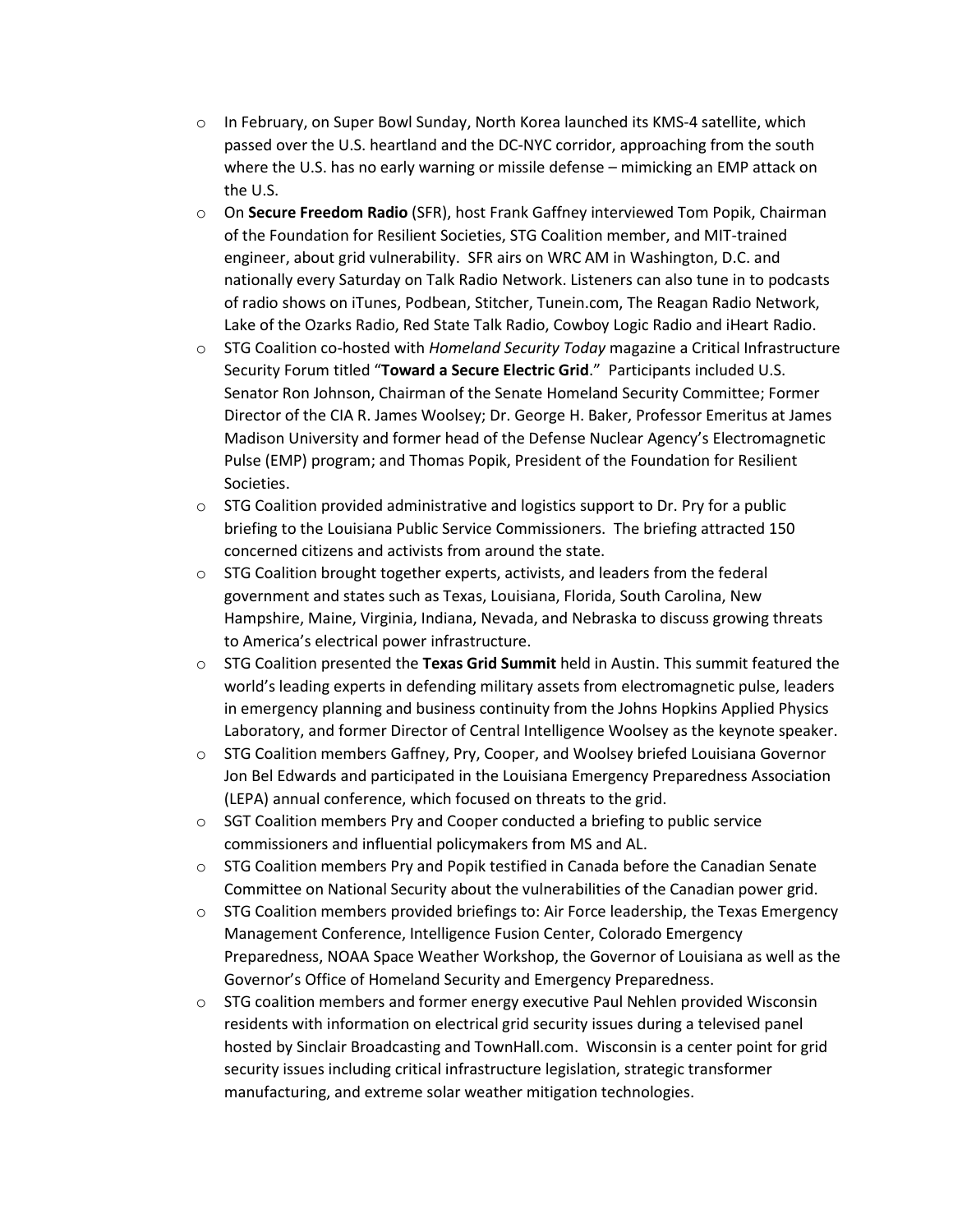- o **Real Risk Management for the Electric Grid: Critical Task Planning For Long Term Power Outages** by emergency planner Jim LeBlanc is published by Center for Security Policy Press and available on Amazon.com.
- o STG, the Association of Old Crows, and CACI International Inc. host a symposium **Countering Asymmetric Threats: A National Imperative** in the Washington, D.C. metropolitan area.
- o *Lights Out: A Cyberattack, A Nation Unprepared, Surviving the Aftermath* by Ted Koppel is published and becomes a *New York Times* bestseller.
- o With the support of the Center for Security Policy, Pry published "**The Long Sunday**" warning of an "electrical Pearl Harbor"
- **2017**
	- $\circ$  US Department of Energy released an alarming report that the US electric grid is in imminent danger from a cyberattack.
	- $\circ$  STG Coalition Co-Chair R. James Woolsey and Coalition member Pry warn in the Wall Street Journal that North Korea probably has nuclear arms specialized for "Super – EMP" – naming them the most dangerous weapons known to man. They call for reviving President Reagan's Strategic Defense Initiative.
	- $\circ$  Congress passed the Critical Infrastructure Protection Act (CIPA) directing DHS to establish new national planning scenarios focused on protecting and recovering the nation from an EMP catastrophe.
	- $\circ$  STG Coalition victory in Texas the Texas House unanimously passed HB787 to create a grid advisory committee and the Texas Senate passed SB83 to protect Texans against EMP, physical, and cyber-attack threats. Eventually these bills are killed by leadership, but Senator Bob Hall passes SCR 55 – a resolution that can accomplish much of what the legislation would have accomplished.
	- o Pry in April/May 2017, appeared regularly on Fox News and Fox Business especially on Lou Dobbs Tonight -- to discuss the risk from a North Korean EMP attack on the United States.
	- o On 17 May, STG Coalition members Tommy Waller and Jim LeBlanc conduct a high level briefing to NASA and NREL personnel aboard Stennis Space Center, encouraging them to ensure that new infrastructure investments aboard Stennis are hardened against all hazards, including EMP.

What can you do to keep informed? Join us as an individual or corporate member of the Secure [the Grid Corporate Council](http://securethegrid.com/resources/what-you-can-do/donate-now/) to receive:

- An invitation to participate in coalition conference calls featuring grid resiliency activists from the national and state level to discuss current initiatives
- Complimentary invitations to regional events to hear from local experts such as legislators, regional officials, or activists as well as national experts on current threats and progress in the states.